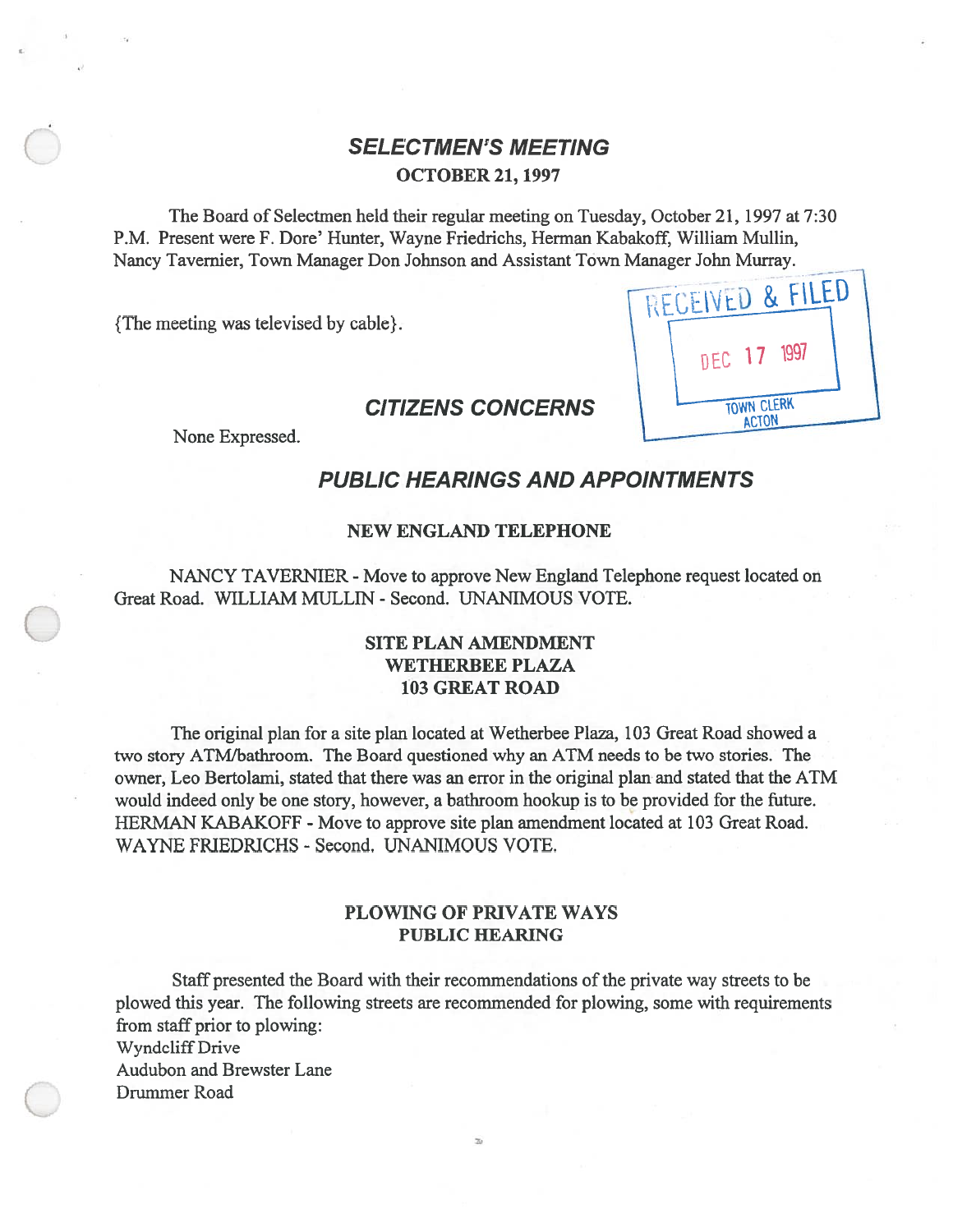Meetinghouse Lane Heron View Road Nonset Path Washington Drive Extension WILLIAM MULLIN - Move to approve list noted above for private way plowing. WAYNE FRIEDRICHS - Second. UNANIMOUS VOTE.

#### POLICE CHIEF HALLOWEEN ISSUES

Chief George Robinson, was presen<sup>t</sup> to discuss the underage drinking issue. The Police Department has implemented <sup>a</sup> Zero Tolerance Policy. Chief Robinson stated that any underage drinking teenager will be subject to <sup>a</sup> summons/arrest. If an underage teenager is convicted this department will ask the judge for revocation of license for six months and <sup>a</sup> restricted curfew. The curfew will be <sup>a</sup> 7:00 PM to 7:00 AM restricted curfew seven (7) days <sup>a</sup> week. Also, if <sup>a</sup> underage teenager is presen<sup>t</sup> at <sup>a</sup> drinking party but not drinking <sup>a</sup> <sup>p</sup>hone call will be made to the parents stating that their child was at <sup>a</sup> drinking party. The Chief stated that this town is not at war with the teenagers, however we are at war with obstacles that can ge<sup>t</sup> in <sup>a</sup> teenagers way. The Board stated that they are 100% supportive of this policy.

Chief Robinson also stated that twenty officers will be on duty Halloween night with certain areas being concentrated on. Unfortunately, <sup>a</sup> Football game will be held at the High School on Halloween night. The Police Department will work hard to keep this <sup>a</sup> controlled, safe night for all.

#### WINDERMERE SUBDIVISION

Bob Condon, member of friends of Flagg Hill, was presen<sup>t</sup> before the Board to discuss the anticipated Windemere Subdivision. The Friends are concerned with water, safety and landscape issues. The Friends stated that currently flagg Hill Road is not acceptable to today's standards with its S-turns and steepness. The Friends anticipate an additional 150 cars per day driving on an already unacceptable road. Mr. Condon spoke of two instances of cars ending up on his front lawn. The Friends are also concerned with the addition of construction trucks during the construction process and also wondered whether <sup>a</sup> secondary access road could be moved to use the land currently owned by the Water District.

Richard Larusso, 49 Ethan Allen Road, stated that he has lived 25 years in Acton and has all the confidence that the Board will make the right decision and suggested that the Board should make their decision with current information not outdated decisions of 30 years ago. Another resident of Ethan Allen suggested that the secondary access road be made at the end of Ticonderoga Road. Bob Selling, <sup>32</sup> Ethan Allen Road, also spoke about the emergency access road located off the upper end of Ethan Allen.

Bill Mullin stated that he is <sup>a</sup> resident of Flagg Hill and stated that he is working with the friends of Flagg Hill and stated that he is impressed with the professionalism of the group. Bill Mullin stated that Ethan Allen Road would never have been built today. Bill also said that the

> i. 2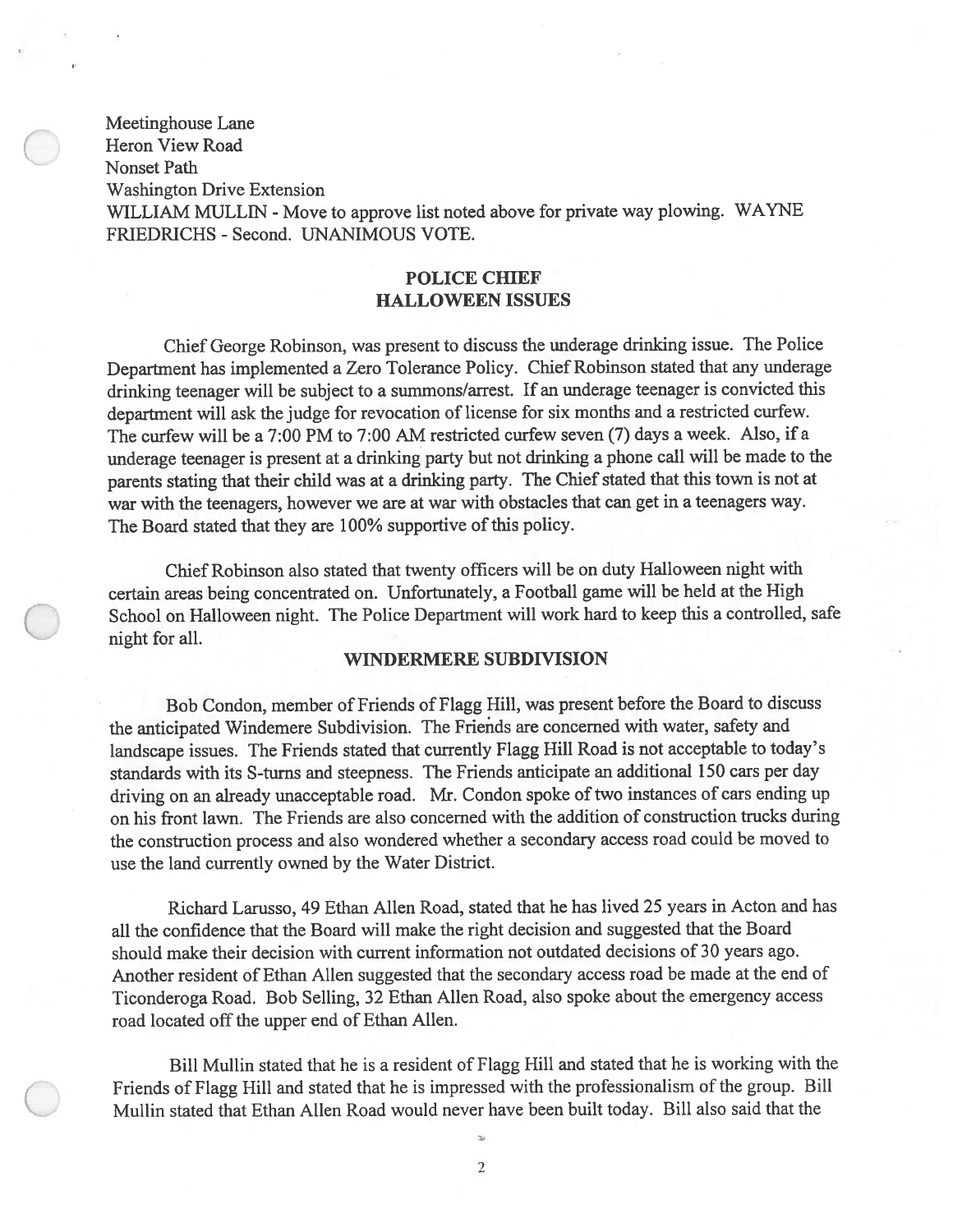group is looking for solutions to Acton and also Boxborough. This subroad was accepted during <sup>a</sup> Board of Selectmen decision thirty years ago and that this old information should be looked at to accep<sup>t</sup> <sup>a</sup> new decision.

Mr. Kevin Sweeney, developer, was presen<sup>t</sup> to discuss the proposed development. Mr. Sweeney gave <sup>a</sup> brief summation as to how Flagg Hill was developed years ago thanks to the late Henry Erikson.

Dore' stated that he counted 47 people in the audience and he acknowledged that this was <sup>a</sup> good showing of <sup>a</sup> neighborhood community.

## SELECTMEN'S BUSINESS

#### PERSONNEL BOARD APPOINTMENTS

HERMAN KABAKOFF - Move to approve re-appointment of Diane Yasgur and John Donnelly to the Personnel Board with <sup>a</sup> term to expire June 30, 2000. WAYNE FRIEDRICHS - Second. UNANIMOUS VOTE.

#### SCHOOL BUILDING PROPOSAL DISCUSSION

The Board discussed the School's proposed expansion project and how the plans are changing weekly. The School Building Committee (SBC) has been discussing the projects' costs which are being targeted at 17M for the junior high project and 18M for the two elementary schools and are not talking about space or project details yet. The architects for the project are also cautioning that the numbers are preliminary and detailed design work has not been completed. The SBC also is undecided on exactly what should be built at this point and has offered multiple choices with a wide arrange of prices. The SBC is targeting a date of January 1998 since the process takes two years on line. The Board stated that the figures being thrown around are exceeding the 2001 plan.

# CONSENTAGENDA

WILLIAM MULLIN - Move to approve consent calendar as printed with the addition of an Internal Borrowing Request for town project financing. WAYNE FRIEDRICHS - Second. UNANIMOUS VOTE.

#### TOWN MANAGERS REPORT

S

## ALG

3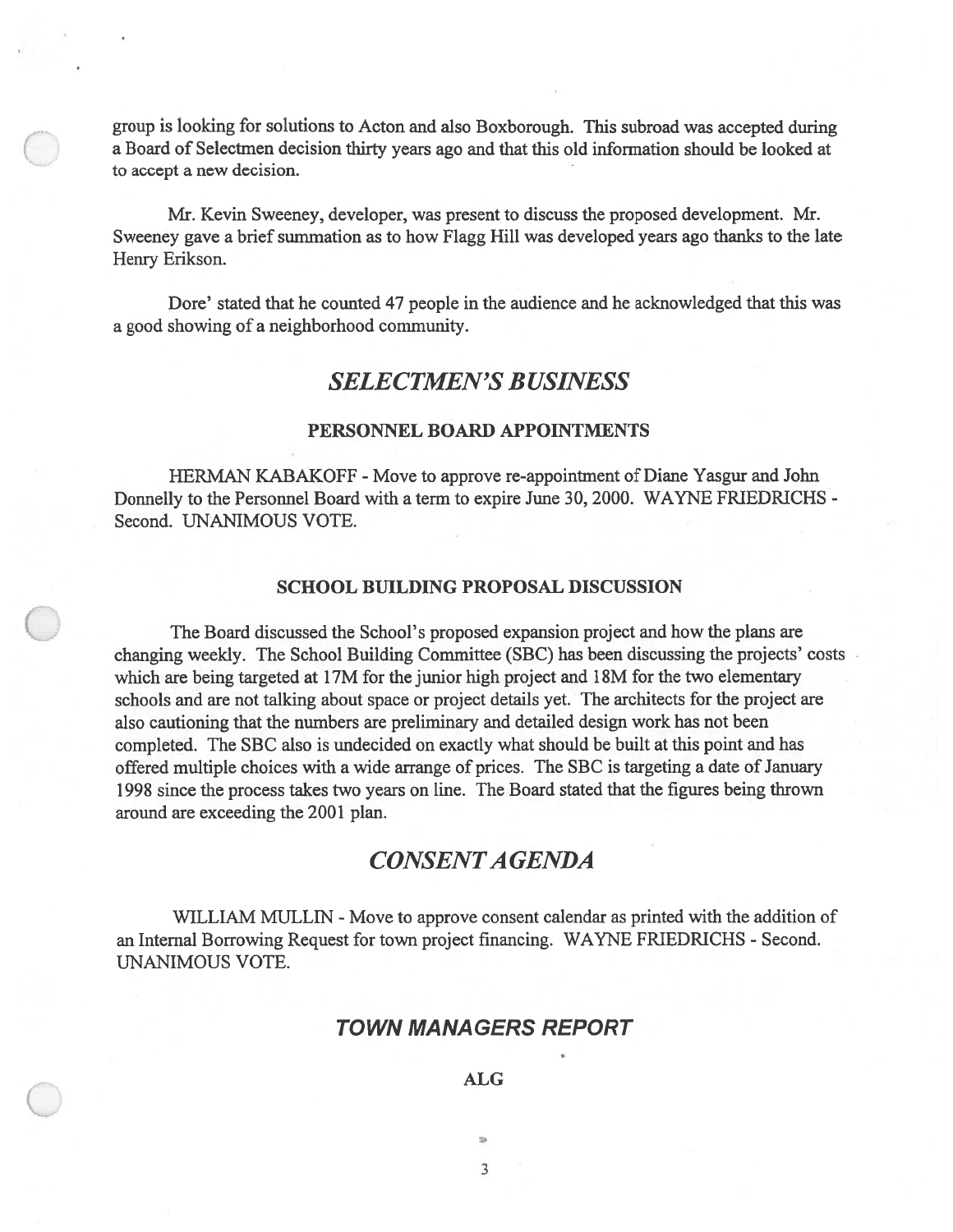Don stated that the next ALG meeting is scheduled for November 19, 1997

#### NESWC UPDATE

John Murray indicated that Wheelabrator attended the last two NESWC Board meetings. Wheelabrator has indicated that if the communities cut them a check they will tear up the contracts. The sum that they are looking for has not been disclosed.

Don indicated that Senator Bob Durand went out of his way to at the legislative breakfast meeting to state that he would seek relief for the NESWC Communities.

HERMAN KABAKOFF - Move to go into Executive Session for the purpose of discussing contract negotiations and potential litigation. WILLIAM MULLN - Second. All Ayes.

> $\overline{\mathbf{3}}$ 4

The meeting adjomed at 10:30 PM.

Date

Sheryl Ball Recording Secretary 10\_21\_97.DOC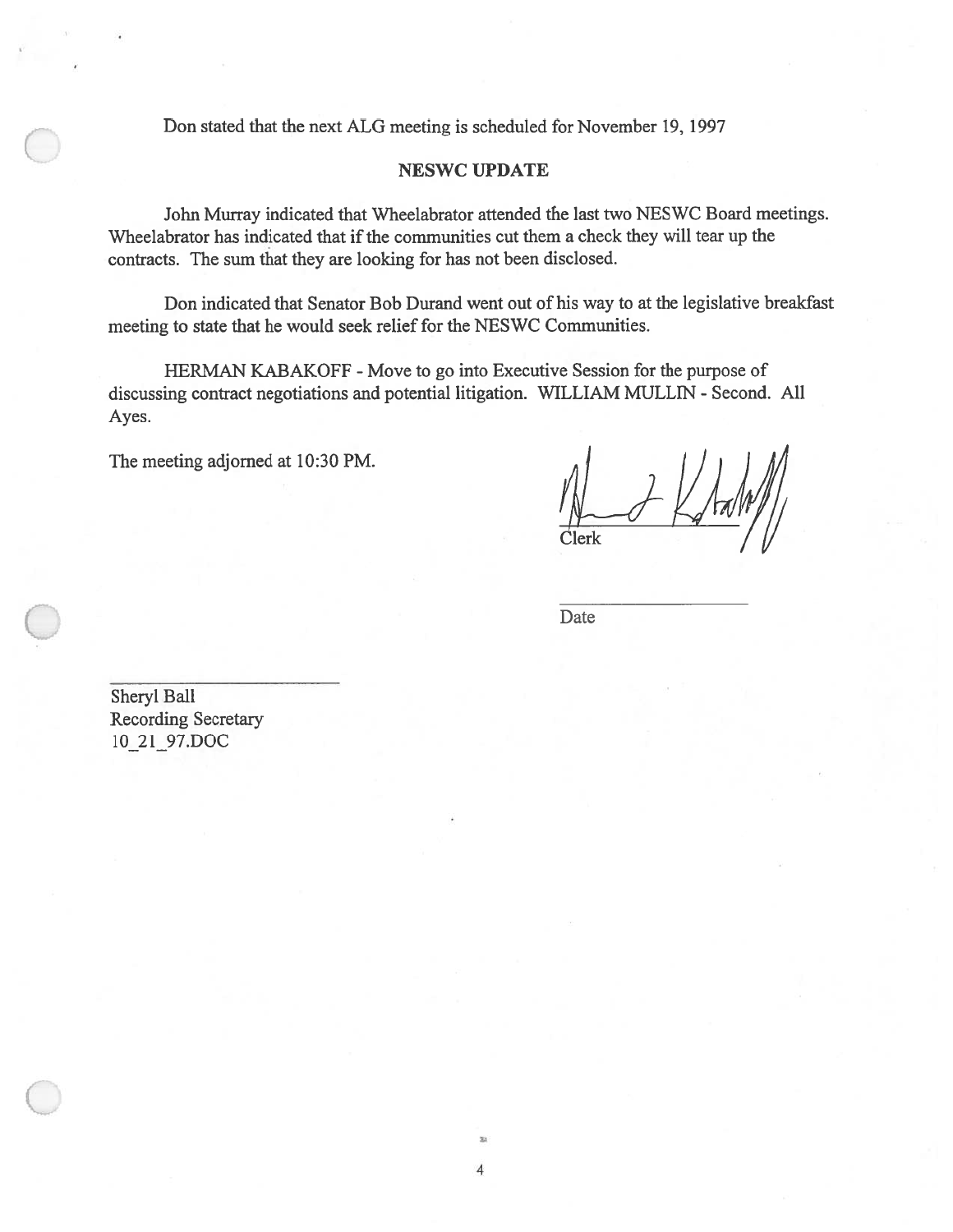# EXECUTIVE SESSION OCTOBER 21, 1997

John Murray stated that Wheelabrator was throwing around <sup>a</sup> 100 million dollar figure for the NESWC Communities to pay to ge<sup>t</sup> out of the existing contract. Acton's share would be \$5 million. John was asked by the communities to work out <sup>a</sup> mutually agreeable number to present to Wheelabrator to get out the contract and stated that he felt 12 1/2 Million would be a reasonable price.

Clerk

Date

Sheryl Ball Recording Secretary 10\_21\_97.DOC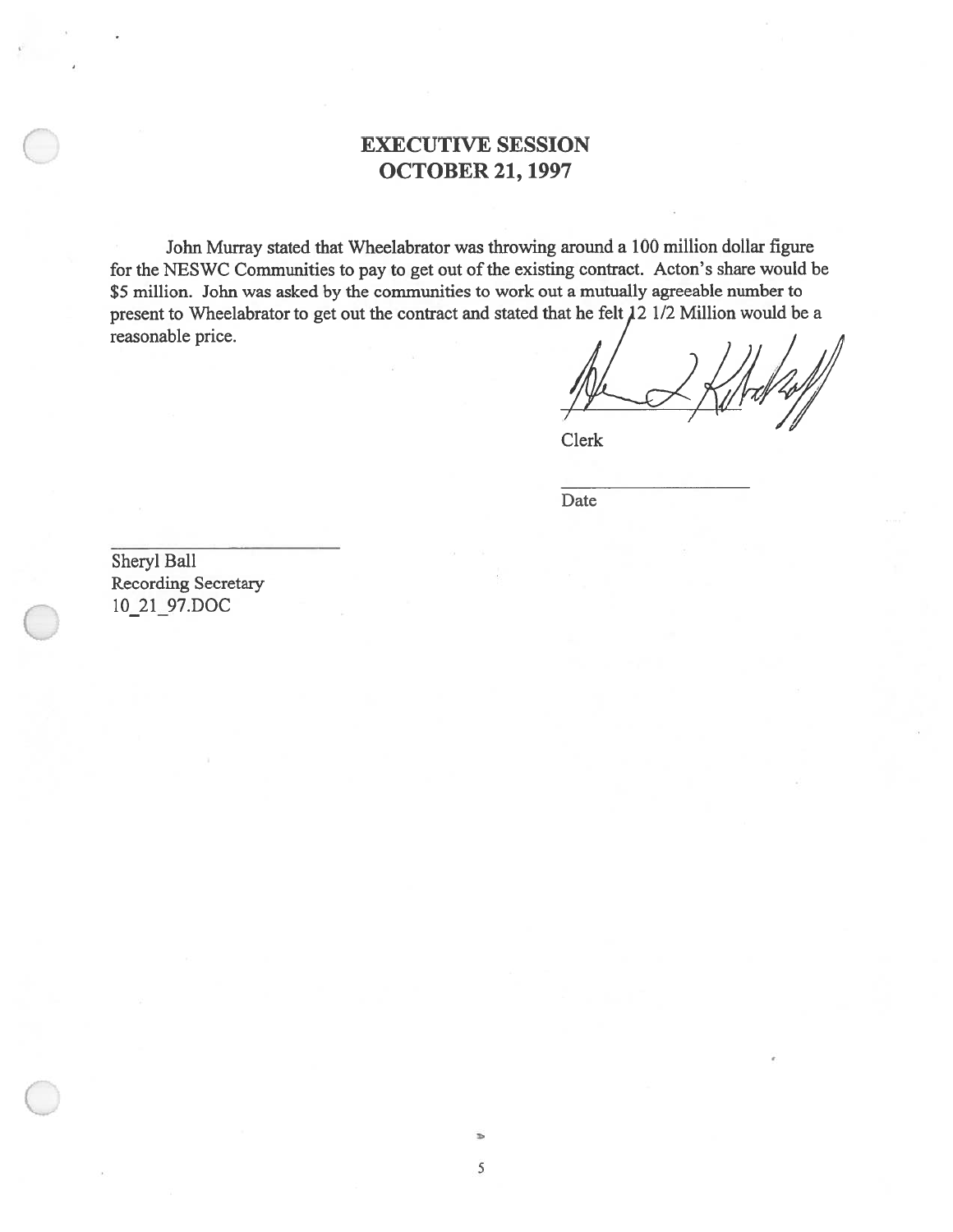October 17, 1997

TO Board of Selectmen

FROM: F. Dore' Hunter, Chairman

SUBJECT: Selectmen's Report

# AGENDA Room 204 OCTOBER 21, 1997 7:30 P.M.

## I. CITIZEN'S CONCERNS

## II. PUBLIC HEARINGS & APPOINTMENTS

- 1. 7:31 BOSTON EDISON GREAT ROAD Enclosed please find <sup>a</sup> reques<sup>t</sup> for Conduit approval and staff comment for Board action.
- 2. 7:32 SITE PLAN AMENDMENT WETHERBEE PLAZA GREAT ROAD Enclosed please find <sup>a</sup> reques<sup>t</sup> for Amendment to include ATM/BANK Building and staff comment for Board review and action.
- 3. 7:35 PLOWING OF PRIVATE WAYS PUBLIC HEARING- Enclosed please find materials in the subject regard for Board review and action.
- 4. 7:45 POLICE CHIEF -Chief Robinson will be presen<sup>t</sup> to discuss Halloween and other youth related issues.
- 5. 8:15 WINDEMERE SUBDIVISION

## III. SELECTMEN'S BUSINESS

6. PERSONNEL BOARD APPOINTMENTS - Enclosed <sup>p</sup>lease find materials regarding the re appointment of members of the Personnel Board for Board review and action.

7. SCHOOL BLDG. PROPOSAL DISCUSSION - Chairman Hunter will update the Board regarding this topic.

8. OTHER

# IV. CONSENT AGENDA

9. Fund Request -Enclosed please find two confidential requests for disbursements of funds from the Whitney and Betsy Ball Funds for Board action.

1

 $U$ ,  $\leq$   $U$